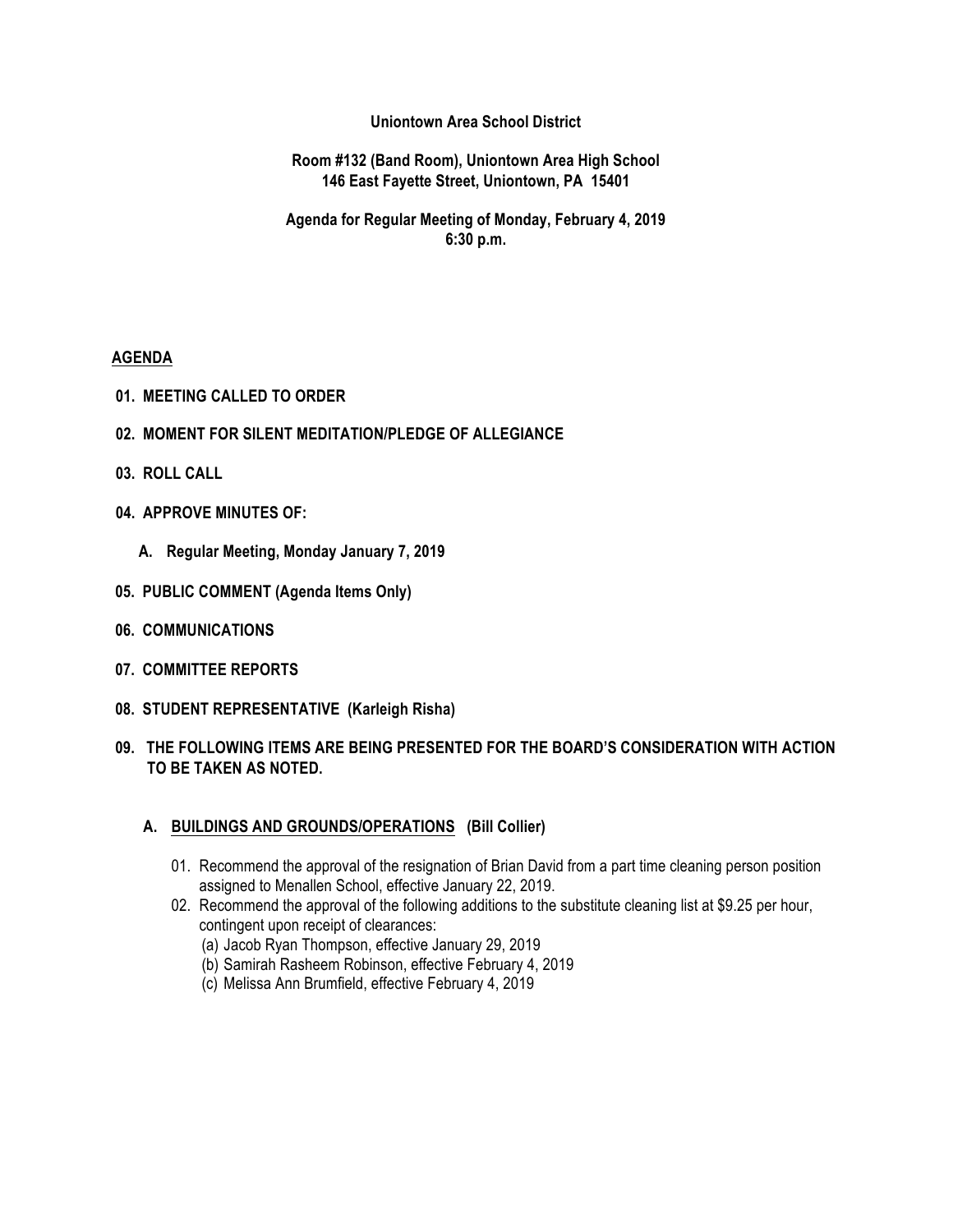## **B. EDUCATION (Kenneth G. Meadows)**

- 01.Recommend approval of the following addition to the professional substitute list at \$110 per day contingent upon the receipt of proper clearances:
	- (a) Casey Sirochman
- 02.Recommend approval for a Sabbatical Leave due to restoration of health for employee # 100267 effective January 18, 2019.

### **C. FINANCE/PERSONNEL (Thomas W. Gerke)**

- 01. Recommend approval of the following financial statements for December, 2018:
	- (a) General Fund Treasurer's Report
	- (b) Federal Funds Treasurer's Report
	- (c) Budget and Revenue Report
- 02. Recommend approval of payroll for January, 2019.
- 03. Recommend approval for payment of the following bills, authorizing and directing Officers of the Board to issue vouchers for same:
- (a) General Fund (1) Regular ……………………………………………………………............... \$ 1,078,721.88 (2) U.A.H.S. Construction Fund…………………………………………….............. \$ 0.00 (b) Cafeterias …………………………………………………………….………… \$ 86,334.51 (c) Federal Funds (1) Title I & Title II …………………………………………………………………….. \$ 30,250.13 04. Recommend approval of the final 2018 Real Estate Taxes as presented in **ATTACHMENT # 1.**
- 05. Recommend approval of the employment of Evelyn Crist as Accounts Payable/Business Office Assistant (Level to be determined) according to the terms and conditions set forth with S.E.I.U. Local 32 BJ effective February 4, 2019.

## **D. POLICY/PROCEDURE (Terry L. Dawson)**

01.Recommend approval to adopt the Department of Auditor General's recommendations as set forth in **ATTACHMENT # 2.**

#### **E. STUDENT ACTIVITIES (Don Rugola)**

- 01. Recommend approval for employment as ski club sponsor to Josh Scully effective January 28, 2019.
- 02. Recommend approval for Tim Nehls to become a volunteer Middle School Baseball Coach upon the endorsement of Aaron Scott.
- 03. Recommend approval for 8<sup>th</sup> grade Lafayette Students to attend a day field trip to Washington DC at no cost to the district as presented in **ATTACHMENT # 3.**

#### **F. SAFETY/SECURITY (Pam Neill)**

#### **G. TECHNOLOGY (William Rittenhouse, Jr.)**